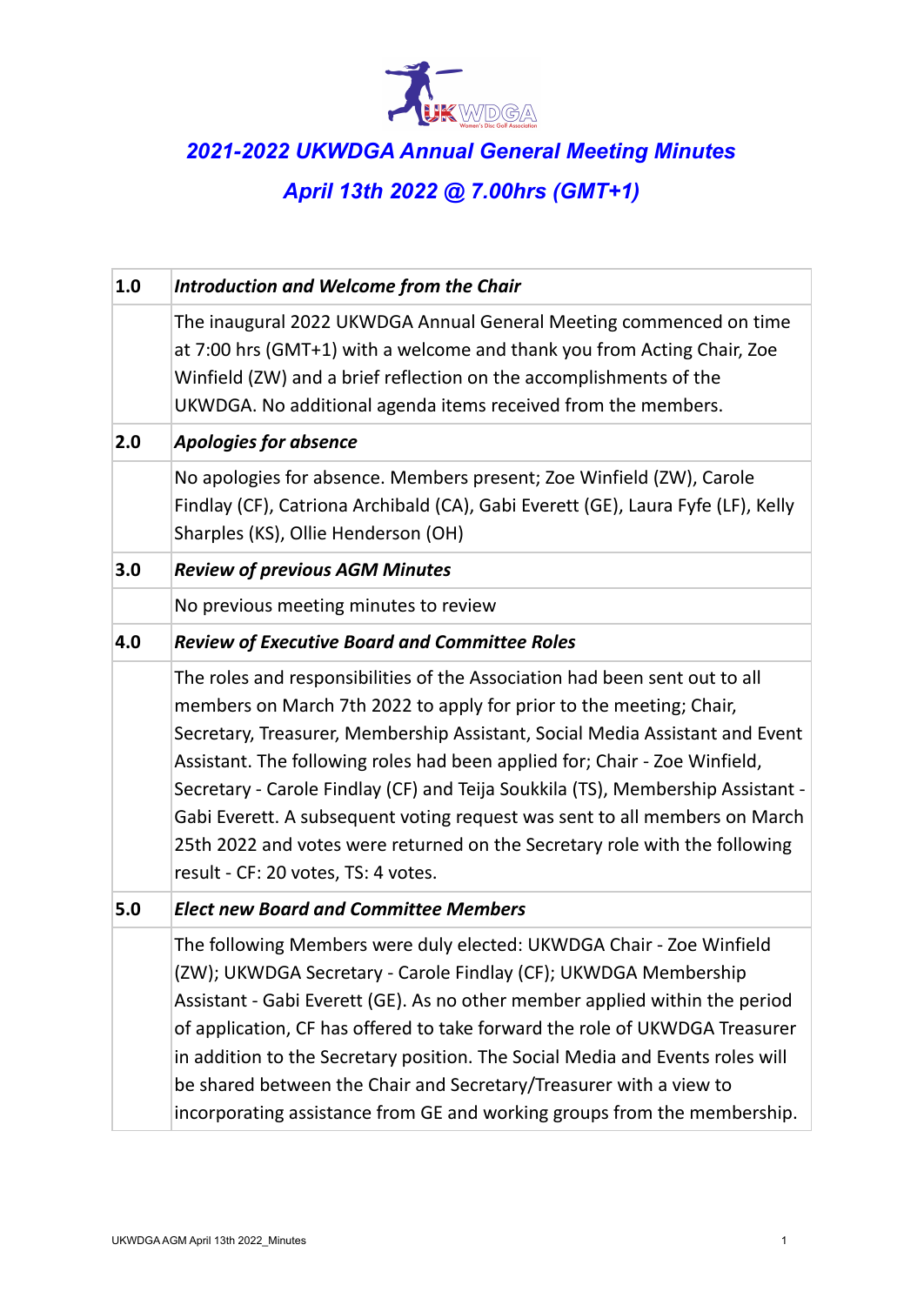| 6.0  | <b>Chair's Report</b>                                                                                                                                                                                                                                                                                                                                                                                                                                                                                                                                                                 |
|------|---------------------------------------------------------------------------------------------------------------------------------------------------------------------------------------------------------------------------------------------------------------------------------------------------------------------------------------------------------------------------------------------------------------------------------------------------------------------------------------------------------------------------------------------------------------------------------------|
|      | The Chair Report was issued to Members on April 3rd 2022. No comments<br>received                                                                                                                                                                                                                                                                                                                                                                                                                                                                                                     |
| 7.0  | <b>Secretary Report</b>                                                                                                                                                                                                                                                                                                                                                                                                                                                                                                                                                               |
|      | The Secretary report was issued to Members on April 3rd 2022. No<br>comments received                                                                                                                                                                                                                                                                                                                                                                                                                                                                                                 |
| 8.0  | <b>Treasurer Report</b>                                                                                                                                                                                                                                                                                                                                                                                                                                                                                                                                                               |
|      | The Treasurer report was issued to Members on April 3rd 2022. No<br>comments received                                                                                                                                                                                                                                                                                                                                                                                                                                                                                                 |
| 9.0  | <b>Events Report</b>                                                                                                                                                                                                                                                                                                                                                                                                                                                                                                                                                                  |
|      | ZW mentioned the success of the 2 events held so far and that plans could<br>now take place for the Summer Soirée, WGE and Champs. The benefit of<br>working groups for events was discussed and agreed how this would develop<br>and grow confidence in members going forward. ZW thanked GE and LF for<br>their help in putting on the Spring Sling.                                                                                                                                                                                                                                |
| 10.0 | <b>Proposed changes for the Constitution:</b>                                                                                                                                                                                                                                                                                                                                                                                                                                                                                                                                         |
| 10.1 | To include that Executive Board Members are in office for 2 years with the<br>option to extend to 3 years, if they can commit the time. Allowing the holders<br>of the position to effectively provide a strategic plan.                                                                                                                                                                                                                                                                                                                                                              |
| 10.2 | Executive Board Members to be U.K. residents (due to banking rules).                                                                                                                                                                                                                                                                                                                                                                                                                                                                                                                  |
| 10.3 | Treasurer to be approved via the UKWDGA bank (NatWest), prior to official<br>appointment.                                                                                                                                                                                                                                                                                                                                                                                                                                                                                             |
| 10.4 | Executive Board Members and Committee to be over 18.                                                                                                                                                                                                                                                                                                                                                                                                                                                                                                                                  |
| 10.5 | Suspension of the opportunity for Russians to join the UKWDGA.                                                                                                                                                                                                                                                                                                                                                                                                                                                                                                                        |
| 10.6 | Lack of participation and engagement from an Executive or Assistant with the<br>other members of the Executive Board must have good cause. If no good<br>cause is offered and if repeated attempts by the Board to engage the<br>Executive/Assistant over the period of one week are ignored, a formal written<br>warning will be issued. Should this lack of participation and engagement<br>occur on a second occasion with no cause, or should it continue after a<br>written warning has been issued, then the Board will vote on whether to<br>remove the member from that role. |